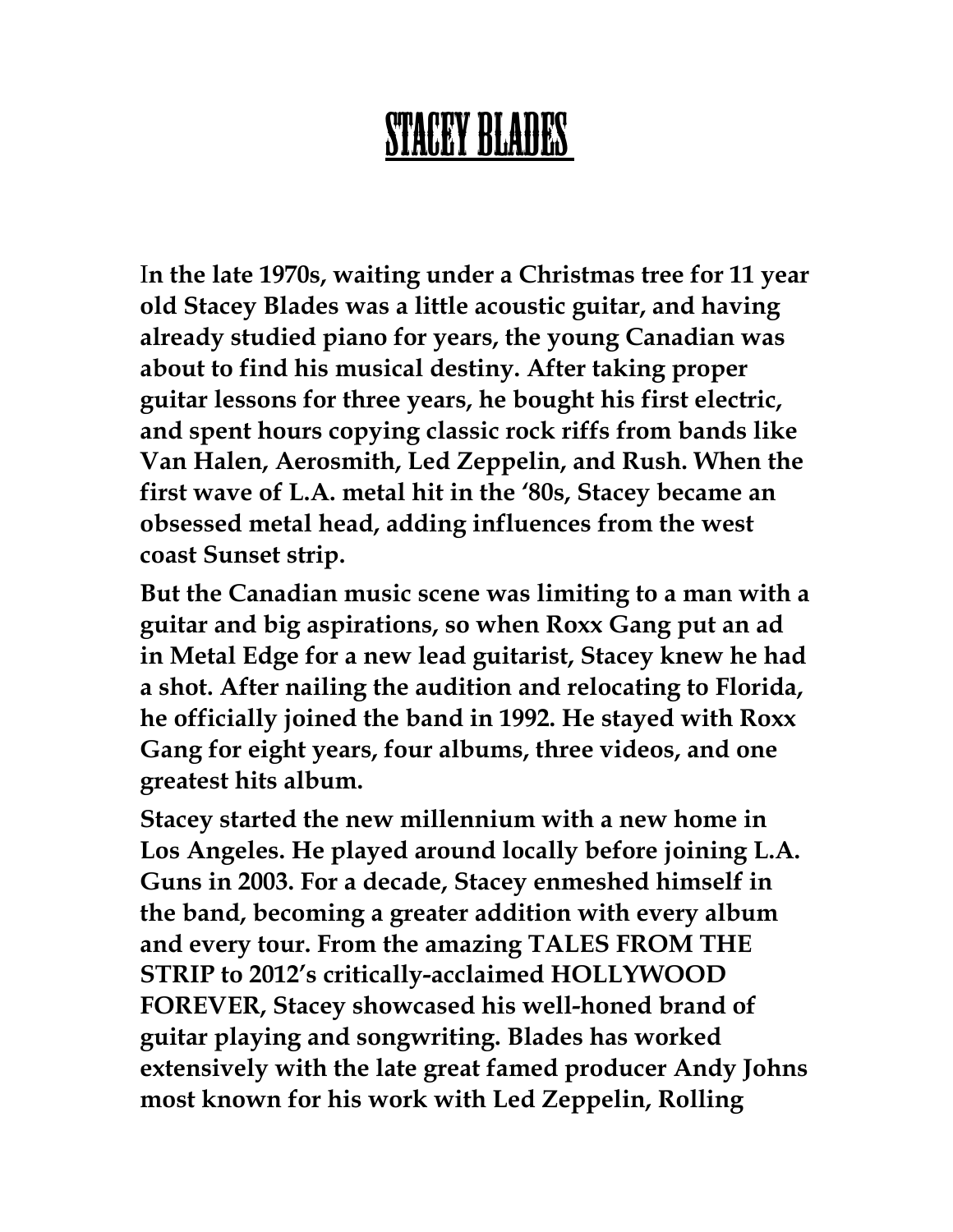## **Stones, Eddie Money, Van Halen and Rod Stewart to name a few. Stacey was the last person to work with Andy before his untimely death in April of 2013.**

L.A. Guns has managed to recapture their former sound and this is *due mainly to the killer guitar work of Stacey Blades. . Hollywood Forever oozes that awesome 80′s sleazy sound, and that is due mainly to Stacey's playing on this album. – Hard Rock Hideout Guitarist Stacey Blades is the star of the album, with some really sweet riffs and solos. – Screamer Magazine Stacey Blades is a monstrous riff and solo machine… The Rock Pit* 

**With L.A. Guns, Stacey has shared the bill with Alice Cooper, Whitesnake, The Scorpions, Dokken, Skid Row, Warrant and more. He's been around the world, and on the bill of many prestigious music festivals including M3 (of which a live DVD of the show was released in January 2013.) Stacey has also been in every music magazine including Rolling Stone, Spin, Metal Edge, and Premier Guitar to name a few. Stacey is proudly endorsed by B.C. Rich Guitars, Crafter Guitars, Crate Amplification and MyStar Sound Cables**

 **In April of 2009, Stacey wrote and published a very revealing and often-humorous autobiography, "Snake Eyes–Confessions of a Replacement Rock Star.". The book received high marks from fans all over the world. In 2010, Stacey also released his first ever solo instrumental album, "Symphonic Slam." It is a remarkable collection of rockedout classical numbers by Strauss, Bach, Handel, Beethoven and more.**